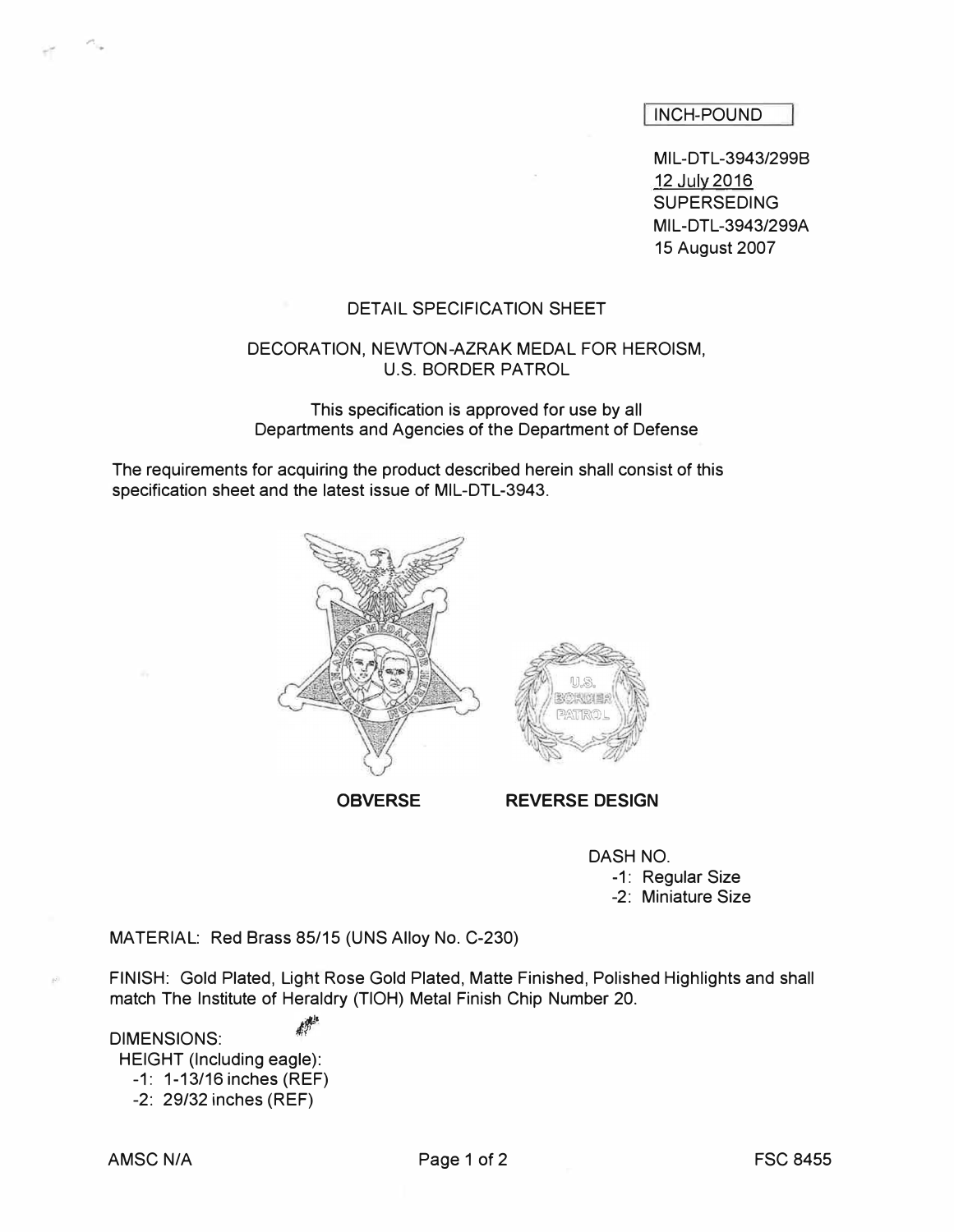WIDTH:

- -1: 1-9/16 inch
- -2: 25/32 inch

THICKNESS (At thickest point on faces):

- $-1: 0.130 \pm 0.010$  inch
- $-2$ : 0.096  $\pm$  0.010 inch

DECORATION SET: Decoration set shall consist of a regular size medal, a miniature size medal, a lapel button, and a service ribbon with ribbon attachment, all packaged in a presentation case conforming to MIL-C-14633, Type XV, Style 6, with a Class 1 or 1A pad.

# NOTES:

1. The term (REF) refers to the measurements taken from the Government furnished hub or die.

2. The specification slash sheet for the ribbon for the pendant drape and for the service ribbon is MIL-DTL-11589/544

3. The specification slash sheet for the lapel button is MIL-DTL-11484/280.

4. The specification slash sheet for the ribbon attachment is MIL-DTL-41819/45.

CHANGES FROM PREVIOUS ISSUE: Marginal notations are not used in this revision to identify changes with respect to the previous issue due to the extent of the changes.

Custodian: Preparing activity: Army - IH Army - IH

DLA- CT

Review activity: (Project No. 8455-2016-675)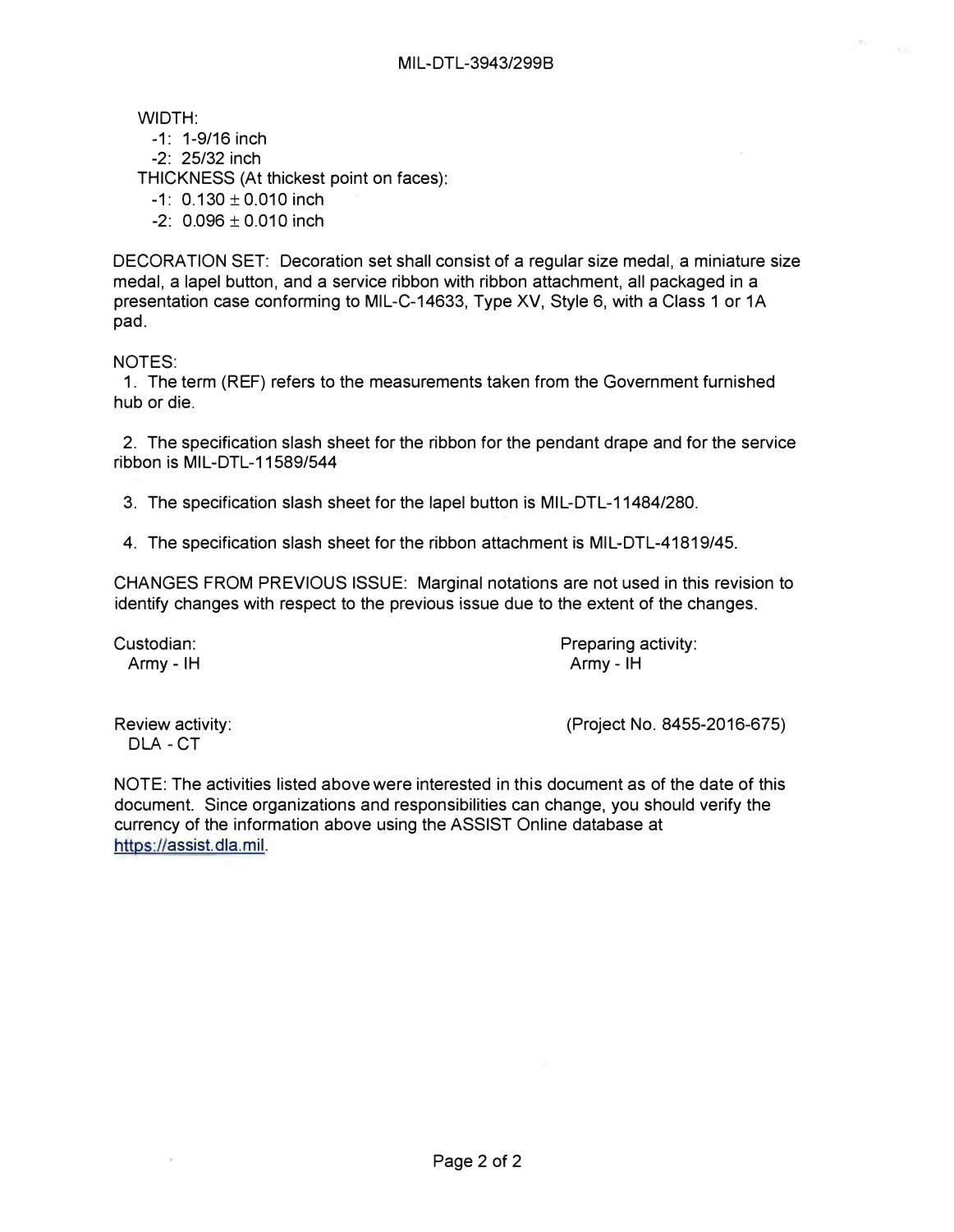INCH - POUND

MIL-DTL-11484/280A 21 April 2016 **SUPERSEDING** MIL-DTL-11484/280 25 April 2002

# DETAIL SPECIFICATION SHEET

## LAPEL BUTTON, NEWTON-AZARK MEDAL FOR HEROISM, U.S. BORDER PATROL

### This specification is approved for use by all Departments and Agencies of the Department of Defense

The requirements for acquiring the product described herein shall consist of this specification sheet and the latest issue of MIL-DTL-11484.



MATERIAL: Red Brass 85/15 (UNS Alloy No. C-230)

FINISH: 24k Gold Plated, Matte Finished, Polished Highlights and shall match The Institute of Heraldry Metal Finish Chip Number 8.

DIMENSION: HEIGHT: 29/32 inch (REF) WIDTH: 25/32 inch (REF) THICKNESS (At thickest point): 0.096 inch + 0.010 inch.

### ATTACHING DEVICE:

1. Attaching device shall be prong with pick and flat ball type clutch

2. The prong shall be centered on the reverse side and fused or soldered to the lapel button.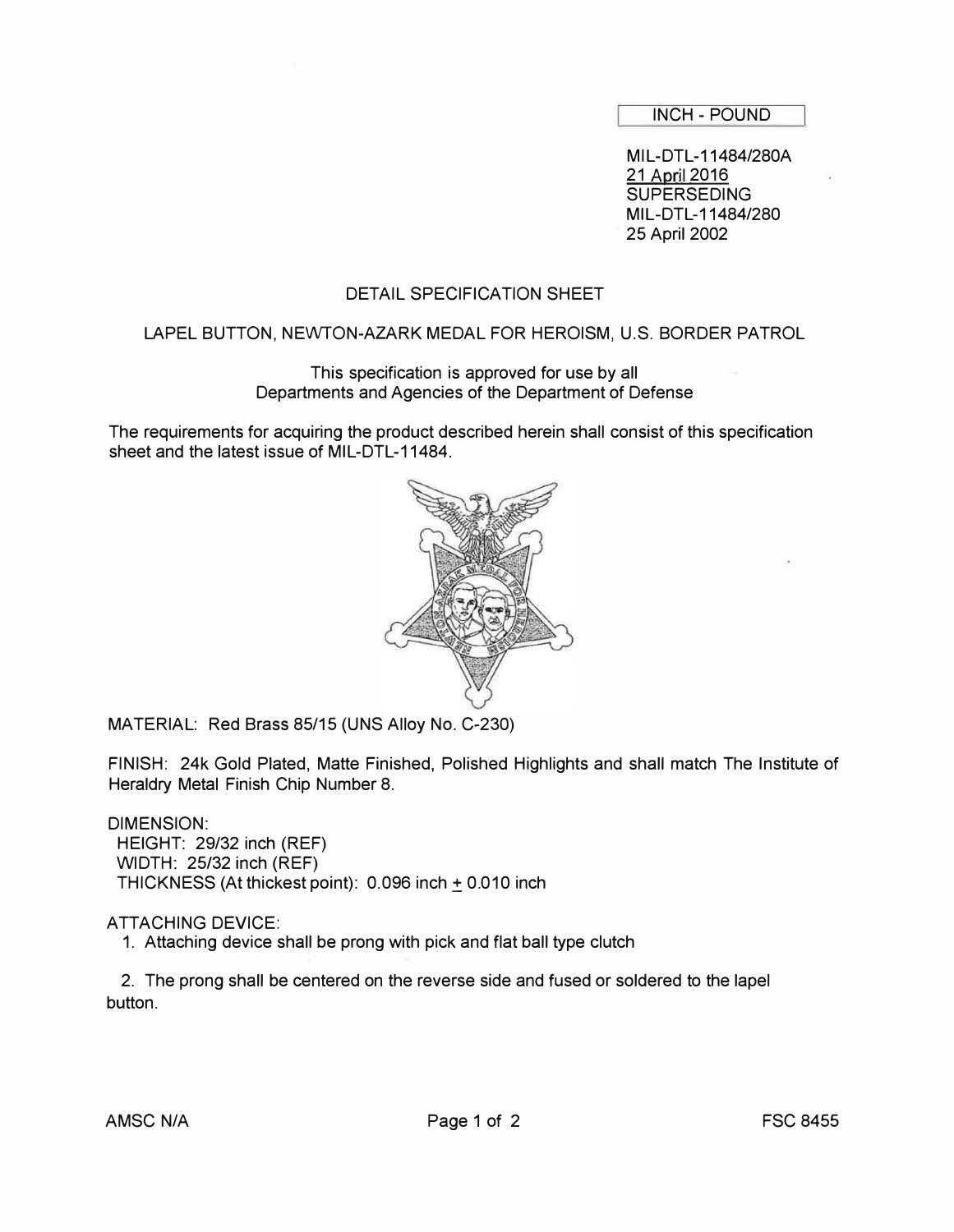NOTE:

The term (REF) refers to the measurements taken from the obverse Government furnished hub or die.

CHANGES FROM PREVIOUS ISSUE: Marginal notations are not used in this revision to identify changes with respect to the previous issue due to the extent of the changes.

Custodian: Custodian: Preparing activity:<br>
Army - IH Army - IH  $A$ rmy -  $IH$ 

DLA- CT

Review activity: (Project No. 8455-2016-436)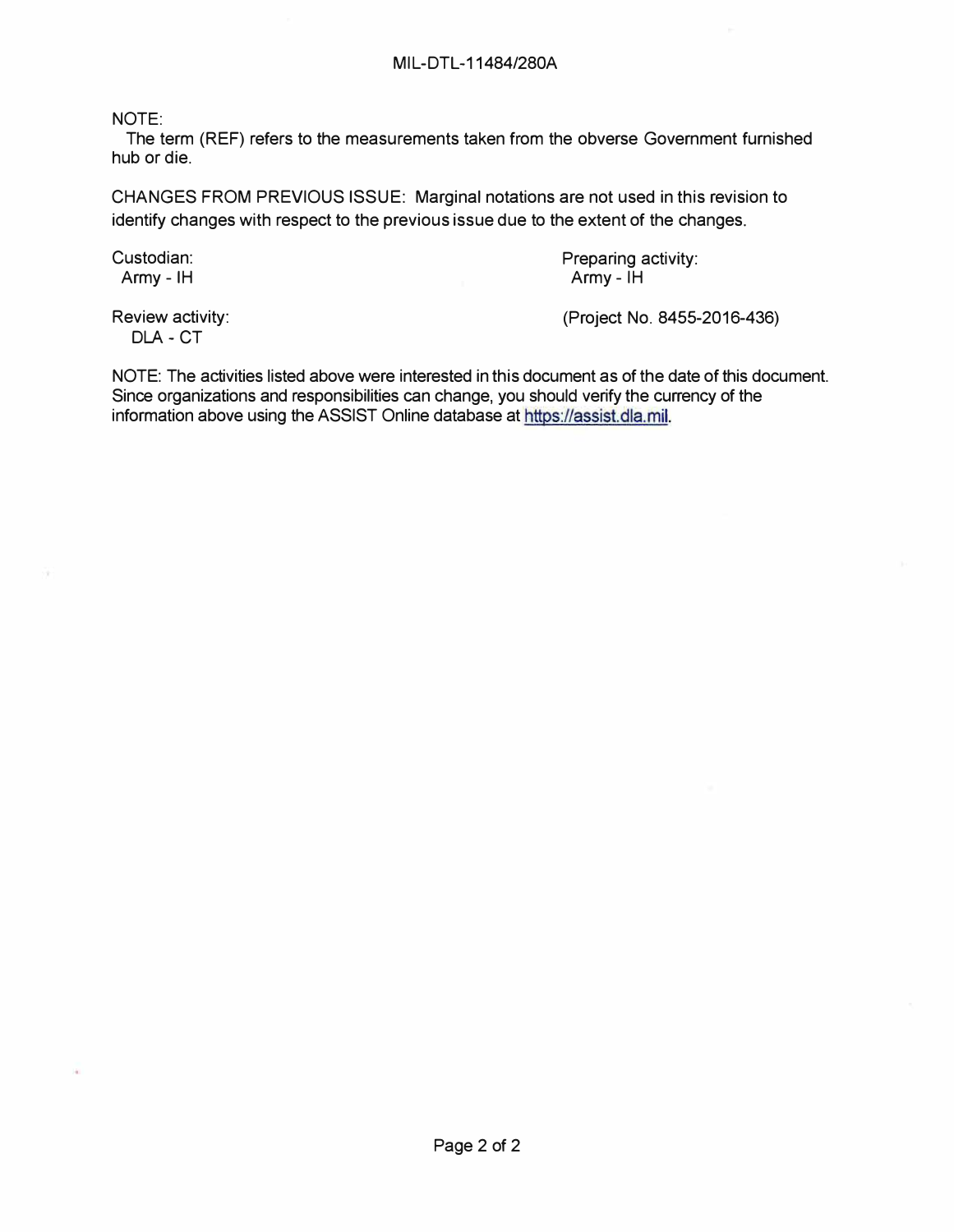INCH-POUND

MIL-DTL-41819/45A 12 May 2016 **SUPERSEDING** MIL-DTL-41819/45 25 April 2002

# DETAIL SPECIFICATION SHEET

# RIBBON ATTACHMENT, NEWTON-AZRAK MEDAL FOR HEROISM, U.S. BORDER PATROL

This specification is approved for use by all Departments and Agencies of the Department of Defense.

The requirements for acquiring the product described herein shall consist of this specification sheet and the issue of MIL-DTL-41819.



MATERIAL: Red Brass 85/15 (UNS Alloy No. C-230)

FINISH: 24K Gold Plated, Matte Finish, Polished Highlights and shall match The Institute of Heraldry Metal Finish Chip Number 8.

### DIMENSIONS:

WIDTH (Overall): 3/8 inch (REF) THICKNESS: 0.055 inch± 0.010 inch

### ATTACHING DEVICE:

Attaching device shall be 2 prongs located on the reverse side of the ribbon attachment, 1/32 inch from each end.

### NOTES:

The term (REF) refers to the measurements taken from the Government furnished hub or die.

AMSC N/A 1 of 2 The set of the set of the set of the set of the set of the set of the set of the set of the se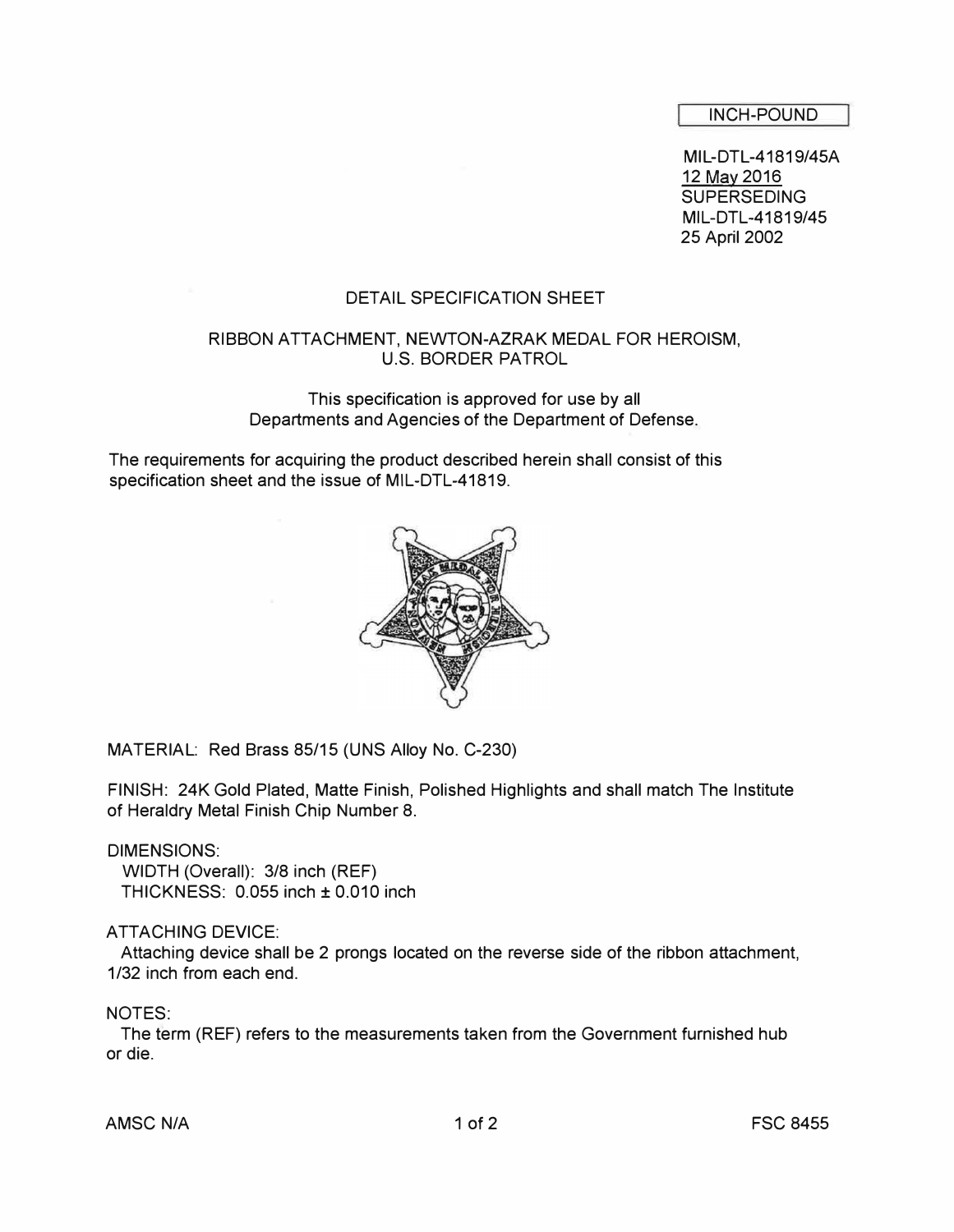CHANGES FROM PREVIOUS ISSUE: Marginal notations are not used in this revision to identify changes with respect to the previous issue due to the extent of the changes.

Custodian: Preparing activity: Army - IH Army - IH

DLA - CT

Review activity: (Project No. 8455-2016-448)